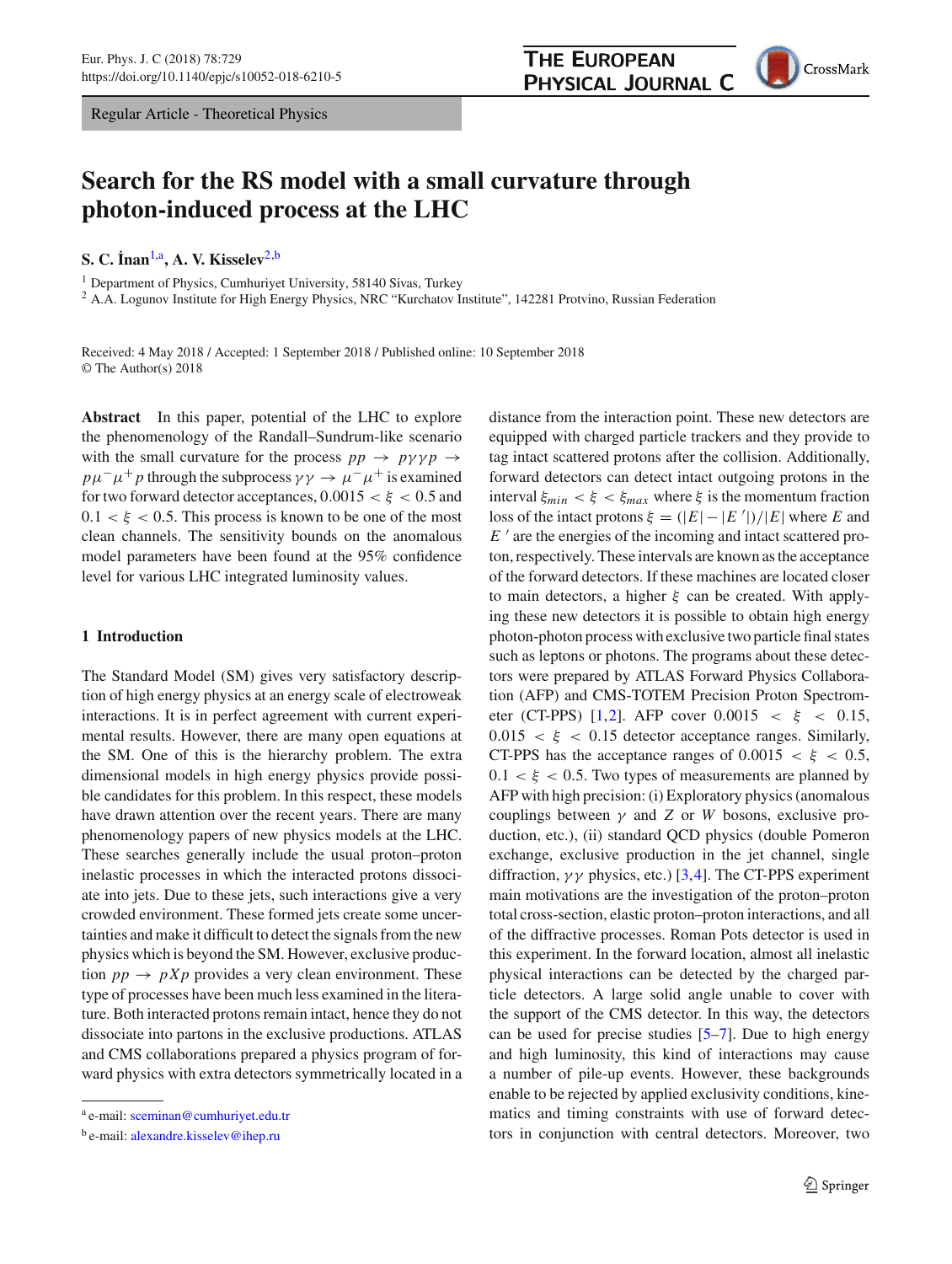lepton final states have very small backgrounds in the presence of pile-up events. Because there are no other charged particles on the two lepton interaction vertex. Therefore, final state leptons are highly back-to-back with almost equivalent *pt* [\[8](#page-9-0),[9](#page-9-1)].

Photon induced reactions were studied by the CDF col-laboration [\[10,](#page-9-2)[11\]](#page-9-3). Obtained results in these experiments are consistent in theoretical expectations with  $p\bar{p} \rightarrow p\ell^- \ell^+ \bar{p}$ through the subprocess  $\gamma \gamma \rightarrow \ell^- \ell^+$ . At the LHC, the CMS collaboration have recently examined to measurement of the photon-induced reactions through the processes  $pp \rightarrow$  $p \gamma \gamma p \rightarrow p \mu^+ \mu^- p$ ,  $p p \rightarrow p \gamma \gamma p \rightarrow p e^- e^+ p$  from the  $\sqrt{s}$  = 7 TeV [\[12](#page-9-4)[,13](#page-9-5)]. These experiments show that both the number of candidates and the kinematic distributions are in agreement with the expectation for exclusive and semiexclusive  $e^-e^+$  via production  $\gamma \gamma \rightarrow e^-e^+$  process. Similarly, ATLAS Collaboration reported a measurement of the exclusive  $\gamma \gamma \rightarrow l^{-}l^{+}$  (*l* = *e*,  $\mu$ ) cross-section in proton– proton collisions at a center-of-mass energy of 7 TeV [\[14](#page-9-6)]. In this measurement, it is obtained that when proton absorptive effects due to the finite size of the proton are taken into account, the obtained cross-sections are found to be consistent with the theoretical calculations. Another similar measurement was made by the ATLAS Collaboration at a centerof-mass energy of 8 TeV [\[15\]](#page-9-7). In this experiment, the singledifferential cross section was obtained as a function of  $m_{\ell^-}$ +  $(\ell = e, \mu)$ . The leptons channel measurements are combined and a total experimental precision of better than 1% is achieved at low  $m_{\ell\ell}$ . In the literature, other phenomenological papers based on photon-induced reactions at the LHC for new physics beyond the SM can be found in [\[16](#page-9-8)[–36\]](#page-9-9).

The forward detectors allow high energy photon-photon interaction as mention above. The photons which are generated by the high energetic protons can be considered as an intense photon beam. These almost-real photons have very low virtuality so that it can be assumed that they are onmass-shell. They radiate off the incoming protons with small angles and low transverse momentum. Intact protons thus deviate slightly from their trajectory along the beam path without being detected by central detectors. Intact protons and  $\xi$  are measured by the forward detectors with a very large pseudorapidity. As a result, the final state *X* is obtained through the process  $pp \rightarrow py \gamma p \rightarrow p X p$  and measured at the main detector. The schematic diagram for this process is shown in Fig. [1.](#page-1-0) Since, energy loses protons can be detected by the forward detectors, the invariant mass of the central system  $W = 2E\sqrt{\xi_1\xi_2}$  can be known.

The photon-induced reactions can be described by the equivalent photon approximation (EPA) [\[37](#page-9-10)[,38](#page-9-11)]. According to this method, quasi-real photons with low vitalities  $(Q^{2} = -q^{2})$  interact to create final state X through the subprocess  $\gamma \gamma \rightarrow X$ . In the EPA framework, emitted quasi-real



<span id="page-1-0"></span>**Fig. 1** Schematic diagram for the reaction  $pp \rightarrow py\gamma p \rightarrow pXp$ 

photons bring a spectrum that is a function of virtuality  $Q^2$ and the photon energy  $E_{\gamma} = \xi E$ ,

$$
\frac{dN_{\gamma}}{dE_{\gamma}dQ^2} = \frac{\alpha}{\pi} \frac{1}{E_{\gamma}Q^2}
$$
\n
$$
\times \left[ \left( 1 - \frac{E_{\gamma}}{E} \right) \left( 1 - \frac{Q_{min}^2}{Q^2} \right) F_E + \frac{E_{\gamma}^2}{2E^2} F_M \right].
$$
\n(1)

Here  $m_p$  proton mass. In the dipole approximations the other terms given as follows,

$$
Q_{min}^2 = \frac{m_p^2 E_\gamma^2}{E(E - E_\gamma)}, \quad F_E = \frac{4m_p^2 G_E^2 + Q^2 G_M^2}{4m_p^2 + Q^2}, \quad (2)
$$

$$
G_E^2 = \frac{G_M^2}{\mu_p^2} = \left(1 + \frac{Q^2}{Q_0^2}\right)^{-4}, \quad F_M = G_M^2,
$$

$$
Q_0^2 = 0.71 \text{ GeV}^2. \quad (3)
$$

where,  $\mu_p^2 = 7.78$  is the square of the magnetic moment of the proton,  $F_E$  and  $F_M$  are the relative the electric and magnetic form factors of the proton, respectively. In the photonphoton collisions, luminosity spectrum  $\frac{dL^{\gamma\gamma}}{dW}$  can be found with using EPA as follows,

$$
\frac{dL^{\gamma\gamma}}{dW} = \int_{Q_{1,min}^2}^{Q_{max}^2} dQ_1^2 \int_{Q_{2,min}^2}^{Q_{max}^2} dQ_2^2 \int_{y_{min}}^{y_{max}} dy \frac{W}{2y} \times f_1 \left(\frac{W^2}{4y}, Q_1^2\right) f_2(y, Q_2^2), \tag{4}
$$

with  $y_{min} = \max(W^2/(4\xi_{max}E), \xi_{min}E)$ ,  $y_{max} = \xi_{max}E$ ,  $f = \frac{dN}{dE_{\gamma}dQ^2}$ . Here,  $Q_{max}^2 = 2 \text{ GeV}^2$  is taken in the above equation since the contribution of higher virtualities more than this value is negligible. The cross section for the  $pp \rightarrow py\gamma p \rightarrow pXp$  can be derived by integrating selected subprocess  $\gamma \gamma \rightarrow X$  cross section over the photon spectrum,

<span id="page-1-1"></span>
$$
d\sigma = \int \frac{dL^{\gamma\gamma}}{dW} d\hat{\sigma}_{\gamma\gamma \to X}(W) \, dW. \tag{5}
$$

In this paper, we have investigated the RS-like scenario with the small curvature (the details is given in the next section) for the process  $pp \to py\gamma p \to p\mu^- \mu^+ p$  through the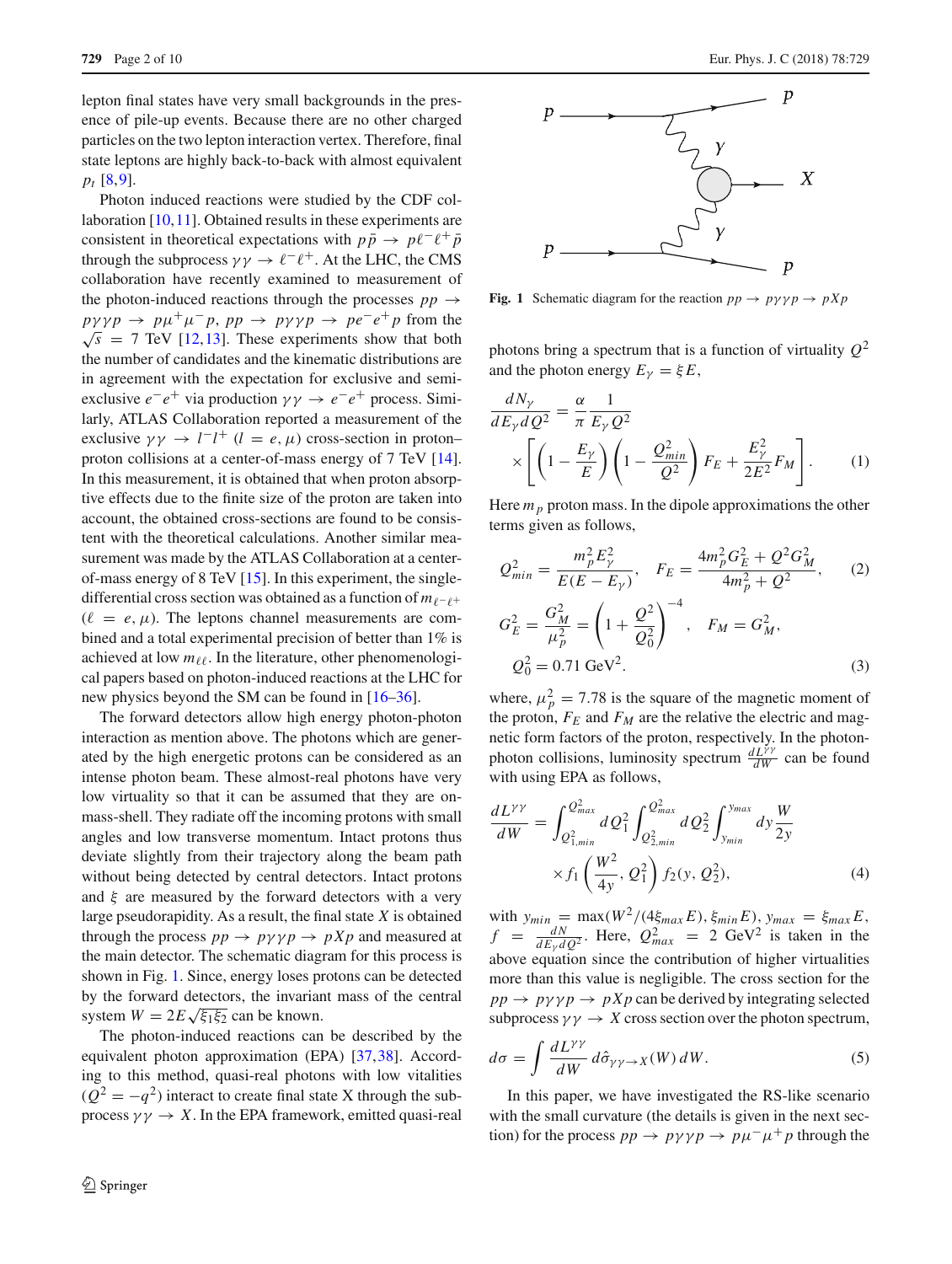

<span id="page-2-0"></span>**Fig. 2** Effective  $\gamma \gamma$  luminosity as a function of the invariant mass of the two photon system. Figure shows the effective luminosity for two forward detector acceptances:  $0.0015 < \xi < 0.5$  and  $0.1 < \xi < 0.5$ 

subprocess  $\gamma \gamma \rightarrow \mu^- \mu^+$ . Because of the main contribution comes from the high energy region, we have made this calculation for two acceptance ranges  $0.0015 < \xi < 0.5$  and  $0.1 < \xi < 0.5$ . Figure [2](#page-2-0) shows the behavior of the  $\gamma \gamma$  luminosity spectrum as a function of the *W* for these two forward acceptance ranges.

## **2 RSSC model of warped extra dimension with small curvature**

The Randall–Sundrum model with two branes (RS1 model [\[39](#page-9-12)]) was proposed as an alternative to the scenario with large flat extra dimensions (ADD model [\[40](#page-9-13)[–42\]](#page-9-14)). The RS1 model is described by the following background warped metric

<span id="page-2-1"></span>
$$
ds^{2} = e^{-2\sigma(y)} \eta_{\mu\nu} dx^{\mu} dx^{\nu} - dy^{2}, \qquad (6)
$$

where  $\eta_{\mu\nu}$  is the Minkowski tensor with the signature (+, −, −, −), and *y* is an extra coordinate. The periodicity condition  $y = y + 2\pi r_c$  is imposed, and the points  $(x_\mu, y)$ and  $(x_{\mu}, -y)$  are identified. Thus, we have a model of gravity in a slice of the  $AdS_5$  space-time compactified to the orbifold  $S^1/Z_2$ . The orbifold has two fixed points,  $y = 0$  and  $y = \pi r_c$ . It is assumed that there are two branes located at these points (called Planck and TeV brane, respectively). All the SM fields are confined to the TeV brane.

The classical action of the RS1 model is given by [\[39](#page-9-12)]

$$
S = \int d^4x \int_{-\pi r_c}^{\pi r_c} dy \sqrt{G} (2\bar{M}_5^3 \mathcal{R} - \Lambda) + \int d^4x \sqrt{|g^{(1)}|} (\mathcal{L}_1 - \Lambda_1) + \int d^4x \sqrt{|g^{(2)}|} (\mathcal{L}_2 - \Lambda_2),
$$
(7)

where  $G_{MN}(x, y)$  is the 5-dimensional metric, with *M*,  $N =$ 0, 1, 2, 3, 4,  $\mu = 0$ , 1, 2, 3. The quantities

$$
g_{\mu\nu}^{(1)}(x) = G_{\mu\nu}(x, y = 0), \quad g_{\mu\nu}^{(2)}(x) = G_{\mu\nu}(x, y = \pi r_c)
$$
(8)

are induced metrics on the branes,  $\mathcal{L}_1$  and  $\mathcal{L}_2$  are brane Lagrangians,  $G = \det(G_{MN})$ ,  $g^{(i)} = \det(g_{\mu\nu}^{(i)})$ .  $\bar{M}_5$  is a reduced 5-dimensional Planck scale,  $M_5/(2\pi)^{1/3}$ , where  $M_5$  is a fundamental gravity scale. The quantity  $\Lambda$  is a 5dimensional cosmological constant,  $\Lambda_{1,2}$  are brane tensions.

The function  $\sigma(y)$  in [\(6\)](#page-2-1) was obtained in [\[39\]](#page-9-12) to be

<span id="page-2-3"></span>
$$
\sigma_{\rm RS}(y) = \kappa |y|,\tag{9}
$$

where  $\kappa$  is a parameter with a dimension of mass. It defines the curvature of the 5-dimensional space-time. Recently, a generalization of the warp factor  $\sigma(y)$  war derived in [\[43](#page-9-15)]

<span id="page-2-2"></span>
$$
\sigma(y) = \frac{\kappa r_c}{2} \left[ \left| \arccos \left( \cos \frac{y}{r_c} \right) \right| - \left| \pi - \arccos \left( \cos \frac{y}{r_c} \right) \right| \right] + \frac{\pi |\kappa| r_c}{2} - C,
$$
\n(10)

where *C* is *y*-independent quantity, with the fine tuning relations

$$
\Lambda = -24\bar{M}_5^3 \kappa^2, \quad \Lambda_1 = -\Lambda_2 = 24\bar{M}_5^3 \kappa. \tag{11}
$$

Here  $Arccos(z)$  is a principal value of the multivalued inverse trigonometric function  $arccos(z)$ . This generalized solution (i) obeys the orbifold symmetry  $y \rightarrow -y$ ; (ii) makes the jumps of  $\sigma'(y)$  on both branes; (iii) has the explicit symmetry with respect to the branes [\[43\]](#page-9-15).

By taking  $C = 0$  in [\(10\)](#page-2-2), we get the RS1 model [\(9\)](#page-2-3), while putting  $C = \pi \kappa r_c$ , we come to the RS-like scenario with the small curvature of the space-time (RSSC model  $[44–46]$  $[44–46]$  $[44–46]$ ). What are main features of the RSSC model in comparison with those of the RS1 model?

The interactions of the Kaluza–Klein (KK) gravitons  $h_{\mu\nu}^{(n)}$ with the SM fields on the TeV brane are given by the effective Lagrangian density

$$
\mathcal{L}_{int} = -\frac{1}{\bar{M}_{\text{Pl}}} h_{\mu\nu}^{(0)}(x) T_{\alpha\beta}(x) \eta^{\mu\alpha} \eta^{\nu\beta} - \frac{1}{\Lambda_{\pi}} \sum_{n=1}^{\infty} h_{\mu\nu}^{(n)}(x) T_{\alpha\beta}(x) \eta^{\mu\alpha} \eta^{\nu\beta}, \qquad (12)
$$

were  $\bar{M}_{\text{Pl}} = M_{\text{Pl}} / \sqrt{8\pi}$  is the reduced Planck mass,  $T^{\mu\nu}(x)$  is the energy-momentum tensor of the SM fields. The coupling constant is equal to

$$
\Lambda_{\pi} = \bar{M}_5 \sqrt{\frac{\bar{M}_5}{\kappa}}.
$$
\n(13)

The hierarchy relation looks like

<span id="page-2-4"></span>
$$
\bar{M}_{\rm Pl}^2 = \frac{\bar{M}_5}{\kappa} \left[ e^{2\pi\kappa r_c} - 1 \right] \Big|_{\kappa\pi r_c \gg 1} = \frac{\bar{M}_5}{\kappa} e^{2\pi\kappa r_c}.
$$
 (14)

<sup>2</sup> Springer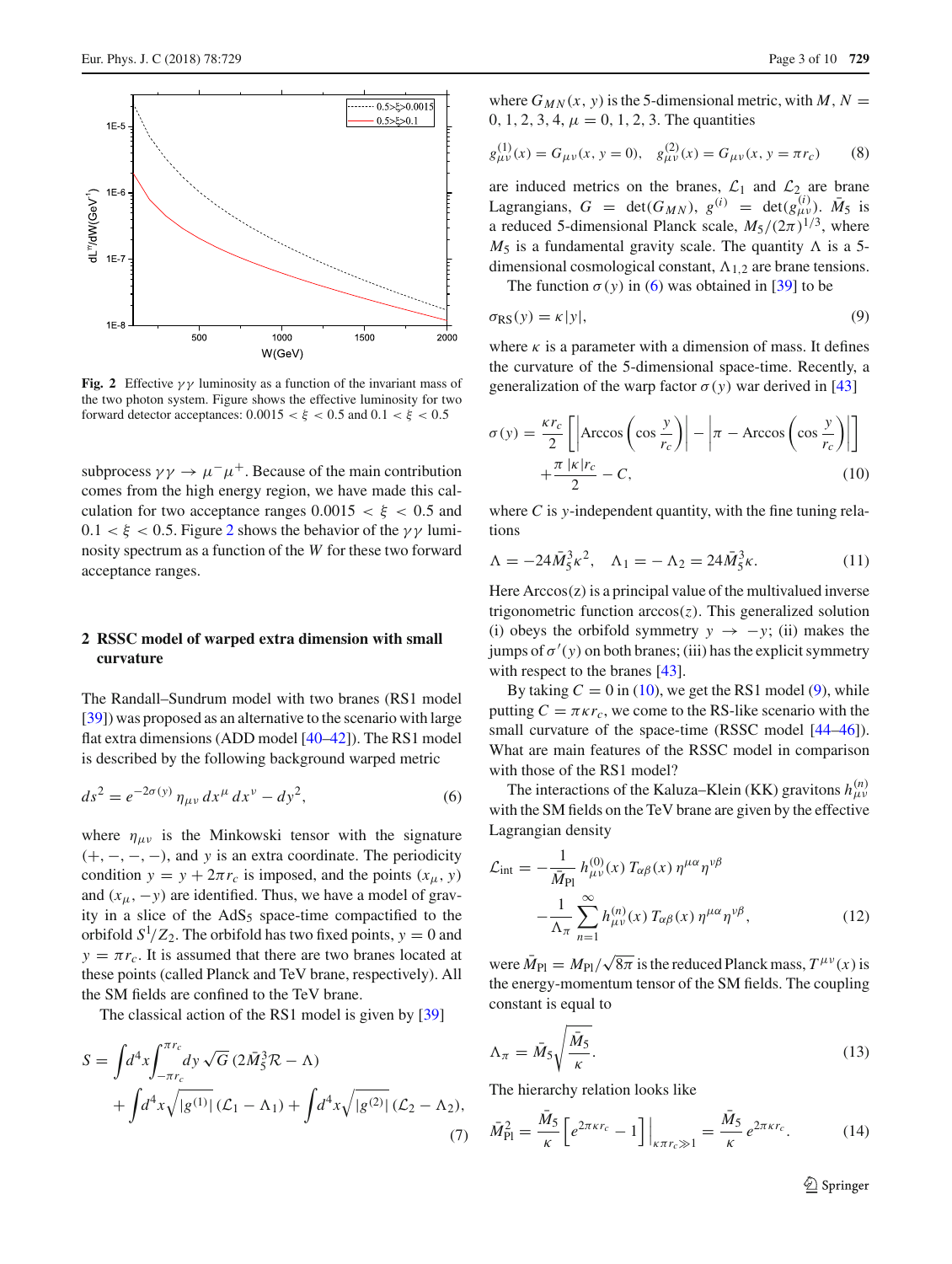The masses of the KK gravitons are proportional to the curvature parameter  $\kappa$  [\[45\]](#page-9-18)

<span id="page-3-4"></span>
$$
m_n = x_n \kappa, \quad n = 1, 2, \dots,
$$
\n<sup>(15)</sup>

where  $x_n$  are zeros of the Bessel function  $J_1(x)$ . If we put  $\kappa \ll M_5 \sim 1$  TeV, the mass splitting will be small,  $\Delta m \simeq$  $\pi$ <sub>K</sub>, and we come to an almost continuous mass spectrum, similar to the mass spectrum of the ADD model [\[40\]](#page-9-13). This is in contrast to the RS1 model, in which the gravitons are heavy resonances with masses above one-few TeV.

It is worth to stress that the RSSC model first proposed in [\[44](#page-9-16)] and after that developed in Refs. [\[43](#page-9-15)[,45](#page-9-18)[,46](#page-9-17)] differs significantly from the 5-dimensional space-time scenario with one flat extra dimension (ED) even for small value of  $\kappa$ . To demonstrate this, consider the hierarchy relation for the ADD model with *n* EDs of the size  $r_c$  [\[40](#page-9-13)[–42](#page-9-14)]

$$
\bar{M}_{\rm Pl}^2 = (2\pi r_c)^n M_D^{2+n},\tag{16}
$$

where  $M_D$  is a fundamental gravity scale in  $D = 4 + n$ dimensions. For  $n = 1$  this equation is a particular case of the hierarchy relation [\(14\)](#page-2-4) in the limit  $2\kappa \pi r_c \ll 1$ . However, the condition  $2\kappa \pi r_c \ll 1$  means that [\[46\]](#page-9-17)

<span id="page-3-0"></span>
$$
\frac{\bar{M}_5}{\kappa} \gg \left(\frac{\bar{M}_{\rm Pl}}{\bar{M}_5}\right)^2.
$$
\n(17)

Inequality [\(17\)](#page-3-0) is satisfied if only  $\kappa \ll 10^{-22}$  eV for  $\bar{M}_5 =$ 1 TeV. Thus, we conclude that the RSSC model cannot be considered as a simple "distortion" of the ADD model with one ED. The smallness of  $\kappa$  means that  $\kappa \ll M_5$ , that is,  $\kappa$  is very small in comparison with the curvature in the original RS model [\[39](#page-9-12)] in which  $\kappa \sim M_{\text{Pl}}$ .

Let us calculate the scattering amplitude for the subpro- $\cos y \gamma \rightarrow l^- l^+$  by adding *s*-channel KK graviton exchange to the SM electromagnetic contribution, which is defined as

$$
M_{KK} = \frac{1}{2\Lambda_{\pi}^2} \sum_{n} \left[ \bar{u}(p_1) \Gamma_2^{\mu\nu} v(p_2) \times \frac{B_{\mu\nu\alpha\beta}}{\hat{s} - m_n^2} \Gamma_1^{\alpha\beta\rho\sigma} e_{\rho}(k_1) e_{\sigma}(k_2) \right],
$$
 (18)

where  $k_1, k_2, p_1, p_2$  and  $e_\rho(k_i)$  are incoming photon, outgoing lepton momenta and polarization vectors of photons. The coherent sum is over KK modes. Vertex functions  $\Gamma_1^{\alpha\beta\rho\sigma}$  for  $KK - \gamma \gamma$  and  $\Gamma_2^{\mu\nu}$  for  $KK - \ell\ell$  are given below

<span id="page-3-5"></span>
$$
\Gamma_1^{\alpha\beta\rho\sigma} = -\frac{i}{2} \left[ (k_1 \cdot k_2) C^{\alpha\beta\rho\sigma} + D^{\alpha\beta\rho\sigma} \right],\tag{19}
$$

$$
\Gamma_2^{\mu\nu} = -\frac{i}{8} \left[ \gamma^{\mu} (p_1^{\nu} - p_2^{\nu}) + \gamma^{\nu} (p_1^{\mu} - p_2^{\mu}) \right]. \tag{20}
$$

Explicit forms of the tensors  $C^{\alpha\beta\rho\sigma}$  and  $D^{\alpha\beta\rho\sigma}$  are given by Eqs. [\(A.1\)](#page-8-6) and [\(A.2\)](#page-8-6) in Appendix [A,](#page-8-7) while  $B_{\mu\nu\alpha\beta}$  is a tensor part of the graviton propagator

$$
B_{\mu\nu\alpha\beta} = \eta_{\mu\alpha}\eta_{\nu\beta} + \eta_{\mu\beta}\eta_{\nu\alpha} - \frac{2}{3}\eta_{\mu\nu}\eta_{\alpha\beta}.
$$
 (21)

The total amplitude squared consists of electromagnetic, KK and interference parts [\[47](#page-9-19)]

$$
|M|^2 = |M_{\text{em}}|^2 + |M_{\text{KK}}|^2 + |M_{\text{int}}|^2,\tag{22}
$$

where

<span id="page-3-1"></span>
$$
|M_{\rm em}|^2 = -2g_e^4 \left[ \frac{\hat{s} + \hat{t}}{\hat{t}} + \frac{\hat{t}}{\hat{s} + \hat{t}} \right],
$$
 (23)

$$
|M_{\rm KK}|^2 = \frac{1}{4}|S(\hat{s})|^2 \left[ -\frac{\hat{t}}{8}(\hat{s}^3 + 2\hat{t}^3 + 3\hat{t}\hat{s}^2 + 4\hat{t}^2\hat{s}) \right], \quad (24)
$$

$$
|M_{\text{int}}|^2 = -\frac{1}{4}g_e^2 \operatorname{Re} S(\hat{s})[\hat{s}^2 + 2\hat{t}^2 + 2\hat{s}\,\hat{t}].\tag{25}
$$

Here  $\hat{s}$ ,  $\hat{t}$  are Mandelstam variables of the subprocess  $\gamma \gamma \rightarrow$  $l-l^+$ , and  $g_e^2 = 4\pi \alpha_{\text{em}}$ .

The *s*-channel contribution of the KK gravitons in [\(24\)](#page-3-1) and [\(25\)](#page-3-1) is given by the expression

<span id="page-3-2"></span>
$$
S(s) = \frac{1}{\Lambda_{\pi}^{2}} \sum_{n=1}^{\infty} \frac{1}{s - m_{n}^{2} + i m_{n} \Gamma_{n}},
$$
 (26)

were  $\Gamma_n$  denotes the total width of the KK graviton with the mass  $m_n$ . The sum [\(26\)](#page-3-2) has been calculated in Ref. [\[46](#page-9-17)]

<span id="page-3-3"></span>
$$
S(s) = -\frac{1}{4\bar{M}_5^3\sqrt{s}} \frac{\sin(2A) + i\sinh(2\varepsilon)}{\cos^2 A + \sinh^2 \varepsilon},\tag{27}
$$

where

$$
A = \frac{\sqrt{s}}{\kappa}, \quad \varepsilon = 0.045 \left(\frac{\sqrt{s}}{\bar{M}_5}\right)^3. \tag{28}
$$

The virtual graviton exchange should lead to deviations from the SM predictions both in a magnitude of the cross sections and in an angular distribution of the final leptons because of the spin-2 nature of the gravitons.

#### **3 Numerical analysis**

The KK graviton exchange studied in the previous section should lead to deviations from the SM in magnitudes both of differential cross sections and of total cross sections for the photon-induced process  $pp \to p\mu^+\mu^- p$  at the LHC which goes via subprocess  $\gamma \gamma \rightarrow \mu^+ \mu^-$ . Our goal is to calculate the dependence of these deviations on the parameters of the RSSC model.

As it was mentioned in Sect. [1,](#page-0-1) the process can be detected by using forward detectors CN-PPS (CMS-TOTEM Collaboration) and AFP (ATLAS Collaboration). In what follows,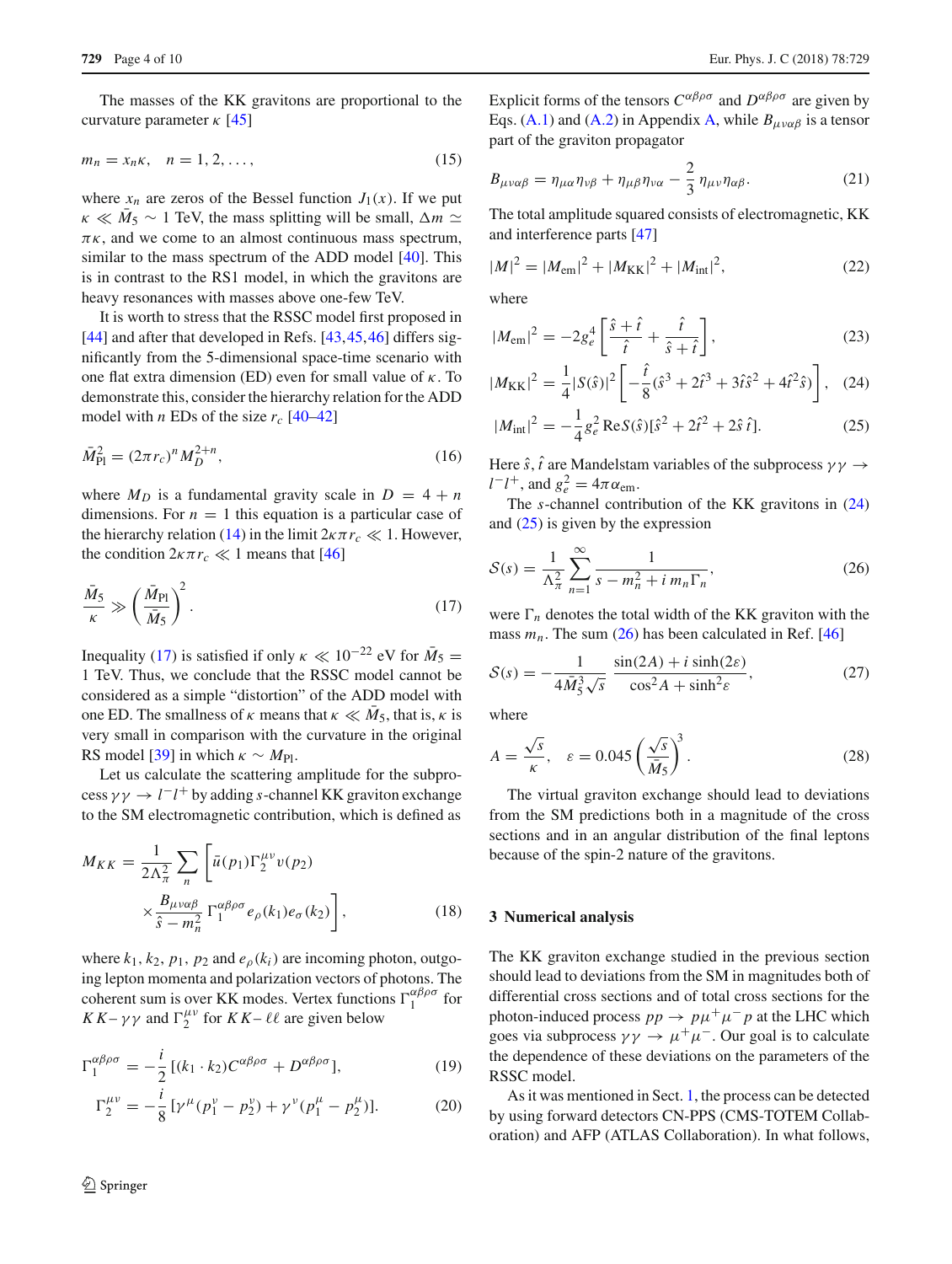we will consider two acceptance regions of the forward detectors,  $0.0015 < \xi < 0.5$  and  $0.1 < \xi < 0.5$ .

Before describing our numerical results, it is worth to make a few remarks about using the cut imposed on the muon rapidities during our calculations. In the c.m.s. of the colliding protons, two-muon system *X* moves with the rapidity

$$
\eta_X = \frac{1}{2} \ln \frac{E_1}{E_2} = \frac{1}{2} \ln \frac{\xi_1}{\xi_2},\tag{29}
$$

where  $E_{1,2} = \xi_{1,2}E$  are the energies of the photons,  $4E_1E_2 = \hat{s} = W^2$ ,  $2E = \sqrt{s}$  is the invariant energy of the *pp* collision. The rapidities of the muons in the c.m.s. of two *photons* (= c.m.s of the system *X*) are equal to  $\eta_{\gamma\gamma}$  and  $-\eta_{\gamma\gamma}$ , respectively.  $\eta_{\gamma\gamma}$  depends on the scattering angle  $\theta_{\gamma\gamma}$ in the c.m.s. of the subprocess  $\gamma \gamma \rightarrow \mu^- \mu^+$ 

$$
\eta_{\gamma\gamma} = \ln\left(\cot\frac{\theta_{\gamma\gamma}}{2}\right) = \ln\frac{W + \sqrt{W^2 - 4p_t^2}}{2p_t}.
$$
 (30)

Correspondingly, the muon rapidities in the c.m.s. of the colliding *protons* are equal to

$$
\eta_{pp}^{(1)} = \eta_{\gamma\gamma} + \eta_X,
$$
  
\n
$$
\eta_{pp}^{(2)} = -\eta_{\gamma\gamma} + \eta_X.
$$
\n(31)

It is clear that the rapidity cuts  $|\eta_{pp}^{(1,2)}| < \eta_{\text{max}}$  are equivalent to the inequality

<span id="page-4-0"></span>
$$
\eta_{\gamma\gamma} < \eta_{\text{max}} - |\eta_X|.\tag{32}
$$

In our case  $\eta_{\text{max}} = 2.4$ . Taking into account the cut imposed on the transverse momenta of the muons,  $|p_t| > p_{t,\text{min}}$ , one can transform inequality  $(32)$  into the bound on the scattering angle of the muons in the c.m.s of two photons

$$
|\cos \theta_{\gamma\gamma}| < (\cos \theta)_{\text{max}},\tag{33}
$$

where

 $(1)$ 

<span id="page-4-1"></span>
$$
(\cos \theta)_{\max} = \begin{cases} 0, & \text{if } |\eta_X| \ge \eta_{\max}, \\ \min \left[ \sqrt{1 - \left( \frac{2p_{\min}}{W} \right)^2}, \tanh(\eta_{\max}) \right], & \text{if } |\eta_X| < \eta_{\max}. \end{cases}
$$
(34)

It is convenient to use the rapidity cut in such a form [\(34\)](#page-4-1). The reason is that the electromagnetic part of the matrix element  $|M|^2$  [\(23\)](#page-3-1) depends only on cos  $\theta_{\gamma\gamma}$ , while other two terms in  $|M|^2$ , [\(24\)](#page-3-1) and [\(25\)](#page-3-1), are functions of the variable  $\cos \theta_{\gamma \gamma}$ multiplied by functions of  $\hat{s}$ . Thus, the corresponding integrals ( $a =$ em, KK, int)

$$
\int_{-(\cos\theta)_{\text{max}}}^{(\cos\theta)_{\text{max}}} \frac{d\sigma_a}{d\cos\theta_{\gamma\gamma}} d\cos\theta_{\gamma\gamma}
$$
 (35)

can be calculated analytically.

The inequality  $|\eta_X| < \eta_{\text{max}}$  means that allowable values of the muon transverse momenta are bounded from below

$$
p_t > p_{t,0} = \frac{W_{\min}}{\cosh(\eta_{\max})},\tag{36}
$$

where  $W_{\text{min}} = 2 \xi_{\text{min}} E$ . Thus, for fixed  $p_t > p_{t,0}$ , the following kinematical bounds take place

$$
\max(W_{\min}, 2p_t) \leqslant W \leqslant W_{\max},\tag{37}
$$

where  $W_{\text{max}} = 2 \xi_{\text{max}} E$ .

The results of our numerical calculations of the differential cross sections  $d\sigma/dp_t$  as a function of the transverse momenta of the muons are presented in Figs. [3,](#page-5-0) [4](#page-5-1) and [5.](#page-6-0) As one can see,  $d\sigma/dp_t$  exceeds the SM contribution  $d\sigma_{\rm SM}/dp_t$ for  $p_t > 500$  GeV, and the difference between  $d\sigma/dp_t$  and  $d\sigma_{\text{SM}}/dp_t$  increases as  $p_t$  grows. The effect is more pronounced for small values of  $\overline{M}_5$ , for which  $d\sigma/dp_t$  becomes dominant already for  $p_t \ge 500-600$  GeV.

Some comments should be made on a possible  $M_5$ dependence of  $d\sigma/dp_t$ . One may naively expect from Eq. [\(27\)](#page-3-3) that the KK contribution to the differential cross section should be

$$
\left. \frac{d\sigma_{KK}}{dp_t} \right|_{\text{naive}} \sim \frac{1}{\bar{M}_5^6}.\tag{38}
$$

Nevertheless, the results of our numerical calculations shows that

<span id="page-4-2"></span>
$$
\frac{d\sigma_{KK}}{dp_t} \sim \frac{1}{\bar{M}_5^3},\tag{39}
$$

at small and moderate values of  $p_t$ . As a result, the differential cross section  $d\sigma/dp_t$  follows this  $\bar{M}_5$ -dependence. At large  $p_t$  the  $\overline{M}_5$ -dependence tends to the form  $\overline{M}_5^{-6}$ . It can be explained as follows [\[48](#page-9-20)[,49](#page-9-21)]. In the RSSC model the invariant part of the scattering amplitude  $(27)$  is a sum of rather sharp resonances whose widths are proportional to  $\kappa^4/\bar{M}_5^3$ . The contribution of one resonance can be estimated as [\[48](#page-9-20)[,49](#page-9-21)]

$$
\left. \frac{d\sigma_{KK}}{dp_t} \right|_{\text{one res}} \sim \frac{\kappa}{\bar{M}_5^3 W}.
$$
\n(40)

Taking into account that the total number of the graviton resonances which contribute to the differential cross section  $\sim$  *W*/ $\kappa$ , we come to Eq. [\(39\)](#page-4-2).

 $\sqrt{W^2/4p_t^2 - 1}$  instead of variable *W*, the SM differential From Eq. [\(5\)](#page-1-1) with using dimensionless parameter  $z =$ cross section can be obtained analytically as follows

<span id="page-4-3"></span>
$$
\frac{d\sigma_{\rm SM}}{dp_t} = \frac{ge^4}{16\pi} \frac{1}{p_t^3} \int_{z_{\rm min}}^{z_{\rm max}} dz \frac{2z^2 + 1}{(z^2 + 1)^{5/2}} \int \frac{d\xi_2}{\xi_2} \int \frac{dQ_1^2}{Q_1^2} \int \frac{dQ_2^2}{Q_2^2} \times \tilde{f}_1 \left(\frac{W^2(z)}{4E^2\xi_2}\right) \tilde{f}_2(\xi_2, Q_2^2), \tag{41}
$$

<sup>2</sup> Springer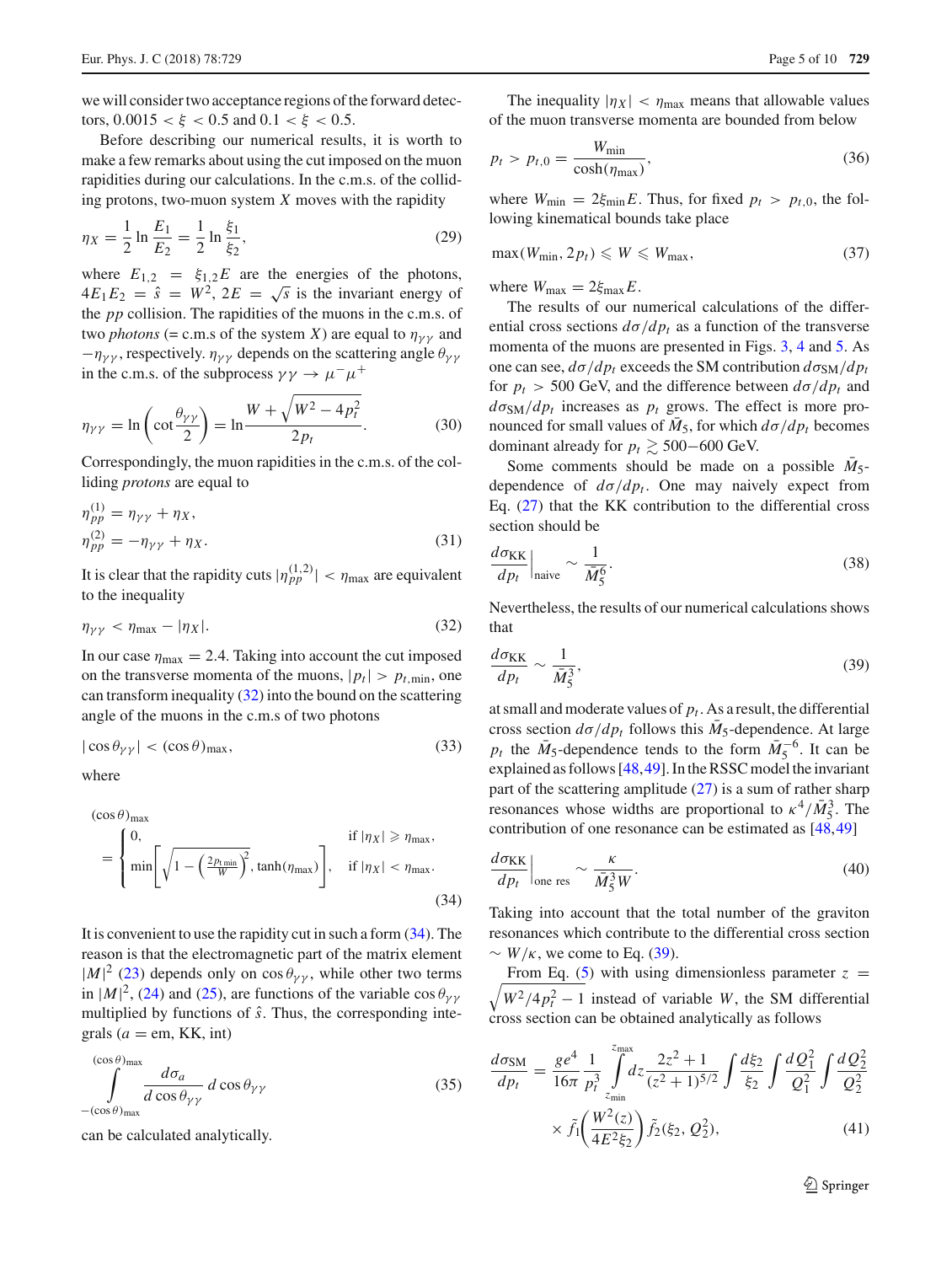

<span id="page-5-0"></span>**Fig. 3** The differential cross section for the process  $pp \to p\mu^+\mu^- p$  as a function of the transverse momenta of the final muons for  $\kappa = 1$  GeV and two acceptance regions. The cut on the muon rapidities,  $|\eta| < 2.4$ , is imposed. Left panel: 0.0015  $\lt \xi$   $\lt$  0.5. Right panel: 0.1  $\lt \xi$   $\lt$  0.5. Here and below the dotted line denotes the SM contribution



<span id="page-5-1"></span>**Fig. 4** The differential cross section for the process  $pp \to p\mu^+\mu^- p$  as a function of the transverse momenta of the final muons for the acceptance region  $0.0015 < \xi < 0.5$ . Left panel:  $\kappa = 0.1$  GeV. Right panel:  $\kappa = 10$  GeV

where

$$
\tilde{f}_i(\xi, Q^2) = \xi_i Q_i^2 \frac{dN_{\gamma}(\xi, Q^2)}{\xi_i dQ_i^2}
$$
\n(42)

is a reduced dimensionless photon distribution  $(i = 1, 2)$  and

$$
z_{\min} = \sqrt{\frac{W_{\min}^2}{4p_t^2} - 1}, \quad z_{\max} = \sqrt{\frac{W_{\max}^2}{4p_t^2} - 1},
$$
 (43)

$$
W_{\min} = \max(\xi_{\min} 2E, 2p_t), \quad W_{\max} = \xi_{\max} 2E. \tag{44}
$$

The  $p_t$ -dependence of the integrand in  $(41)$  results in (after integrations in all variables) both the small dip (around the 600 GeV) and two maxima (first is around the 300 GeV and second is around the 700 GeV) for the SM contribution as seen from Fig. [5.](#page-6-0)

Figure [5](#page-6-0) demonstrates to us that the differential cross section is almost independent of the curvature parameter  $\kappa$ , with the exception of its weak dependence on  $\kappa$  around the point  $p_t$  = 750 GeV. Thus, we can put limits on the fundamental gravity scale  $M_5$  regardless of the parameter  $\kappa$  (provided  $\kappa \ll M_5$  is satisfied). This is in contrast to the RS1 model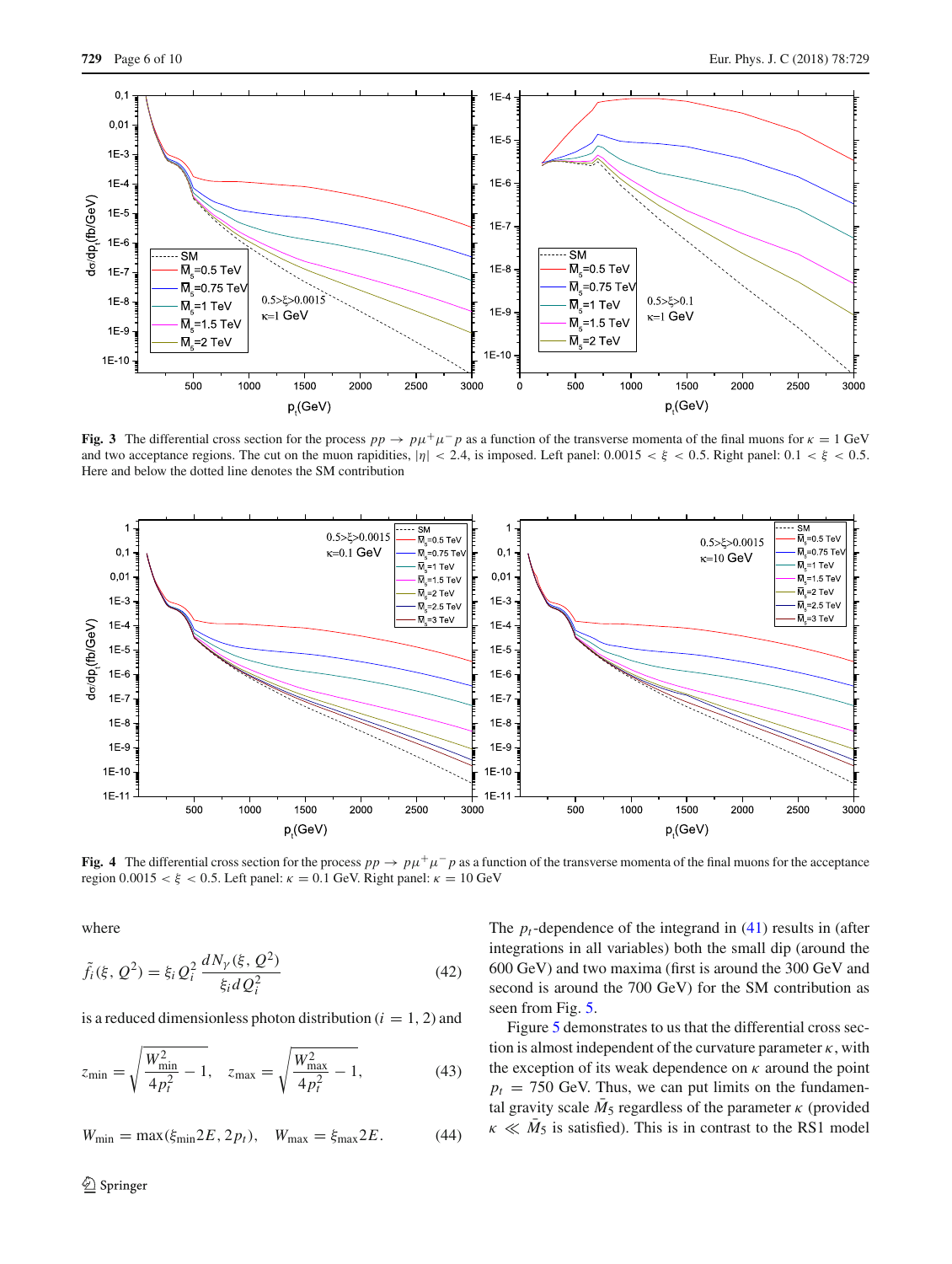

<span id="page-6-0"></span>**Fig. 5** The differential cross section for the process  $pp \rightarrow pp\mu^+\mu^- p$ as a function of the transverse momenta of the final muons for the acceptance region  $0.1 < \xi < 0.5$  for different values of  $\kappa$ 



<span id="page-6-1"></span>**Fig. 6** The total cross section for the process  $pp \rightarrow p\mu^+\mu^-p$  as a function of the minimal transverse momenta of the final muons  $p_t$ <sub>min</sub> for the acceptance region  $0.1 < \xi < 0.5$  for different values of  $\kappa$ 

[\[39](#page-9-12)] in which all cross sections depend substantially on the ratio  $β = \kappa / M_{Pl}$ .

The next two Figs. [6](#page-6-1) and [7](#page-7-0) shows us the total cross sections with and without KK graviton exchange versus the minimal transverse momentum of the final muons  $p_{t,\text{min}}$ . The comparison with the pure SM predictions is also given. From all said above it is not surprising that the quantity  $\sigma(p_t > p_{t,\text{min}})$ does not depend on  $\kappa$  (see Fig. [6\)](#page-6-1). For both acceptance regions, its deviation from the SM gets higher as  $p_{t,\text{min}}$  grows (see Fig. [7\)](#page-7-0). When the two figures are compared, we can see that the  $0.1 < \xi < 0.5$  case has almost the same behaviour as the case  $0.0015 < \xi < 0.5$  with  $p_{t,\text{min}} \sim 500$  GeV. Moreover, for the  $0.1 < \xi < 0.5$  acceptance region, as the  $p_{t,min}$  changes, the cross sections almost do not change if  $0 < p_{t,\text{min}} < 500$ . Therefore, it can be said that a high value of  $\xi_{\text{min}}$  mimics a high value of  $p_{t,\text{min}}$ .

In this motivation, we have obtained the limits on the  $M_5$ for two cases:  $0.0015 < \xi < 0.5$  for  $p_t > 500$  GeV and  $0.1 < \xi < 0.5$  for  $p_t > 30$  GeV. In sensitivity analysis, the likelihood method are used. In this method, it is assumed that the entire number of background events in every signal location respects the normal distribution with a fractional uncertainty. The statistical significance is obtained as follows [\[50](#page-9-22)],

<span id="page-6-2"></span>
$$
SS = \sqrt{2[(S+B)\ln(1+S/B) - S]},
$$
\n(45)

where *S*, *B* are the signal and background events number, respectively. Here, we have assumed that the uncertainty of the background is negligible. Using our results on the cross sections, we have calculated 95% CL bounds on  $\overline{M}_5$  for two acceptance regions,  $0.0015 < \xi < 0.5$  with  $p_t > 500$  GeV and  $0.1 < \xi < 0.5$  with  $p_t > 30$  GeV with using Eq. [\(45\)](#page-6-2). The bounds are presented in Fig. [8](#page-7-1) as a function of the integrated LHC luminosity. Here, we assumed that the  $\kappa = 1$ GeV. Note that the cut  $|\eta| < 2.4$  was imposed on the rapidities on the final muons. The results are presented in Fig. [8](#page-7-1) which have nearly the same behavior for the two acceptances regions. It can be see that 95% CL sensitivity of  $\overline{M}_5$  is about 1430 GeV for the  $0.0015 < \xi < 0.5$  and 1265 GeV for the  $0.1 < \xi < 0.5$  when the LHC integrated luminosity values are equal to 3000 fb<sup>-1</sup>.

Our bounds on the 5-dimensional gravity scale  $M_5$  are rather low in comparison with the LHC bounds on *D*dimensional scale in the ADD model  $M_D$ . In this regard, we would like to emphasize the following. The LHC bounds on *MD* cannot be directly applied to the gravity scale of the RSSC model. As was shown above (see comments after Eq. [\(15\)](#page-3-4)), this model cannot be regarded as a small distortion of the ADD model. Moreover, in the ADD model the number of EDs should be  $n \ge 2$ , while in the RSSC scenario we deal with one extra dimension,  $n = 1$ . As for the original RS model, it has  $M_5 \sim \kappa \sim M_{\text{Pl}}$ , and bounds are put on the ratio  $\kappa/\bar{M}_5$  and mass of the lightest KK graviton  $m_1$ . We consider the diphoton production in the photon induced process at the LHC as another means of seeing effects of low  $M_5$  in the RS-like scenario with the small curvature.

A framework that allows a self-consistent description of quantum gravity is string theory [\[51](#page-9-23)]. In the presence of extra dimensions, the string scale  $M_s$  and the fundamental Planck scale  $M_P$  could be as low as  $\sim$  TeV [\[40](#page-9-13)[–42](#page-9-14)]. The TeV-gravity theory has four new types of particles (higher-dimensional gravitons, low-lying string excitations, string balls (SB) [\[52\]](#page-9-24) and black holes (BH) [\[53](#page-9-25)[–56](#page-9-26)]) and three associated mass scales ( $M_P$ ,  $M_s$ , and  $M_s/g_s^2$ , where  $g_s$  is the string coupling).

If  $g_s \ll 1$  (perturbative string theory), there is a separation between these scales. In the type I string theory with Dbranes the scales  $M_p$  and  $M_s$  are related with each other [\[42](#page-9-14)]. Taking into account that in some respect (small curvature of the space-time, almost continuous spectrum of massive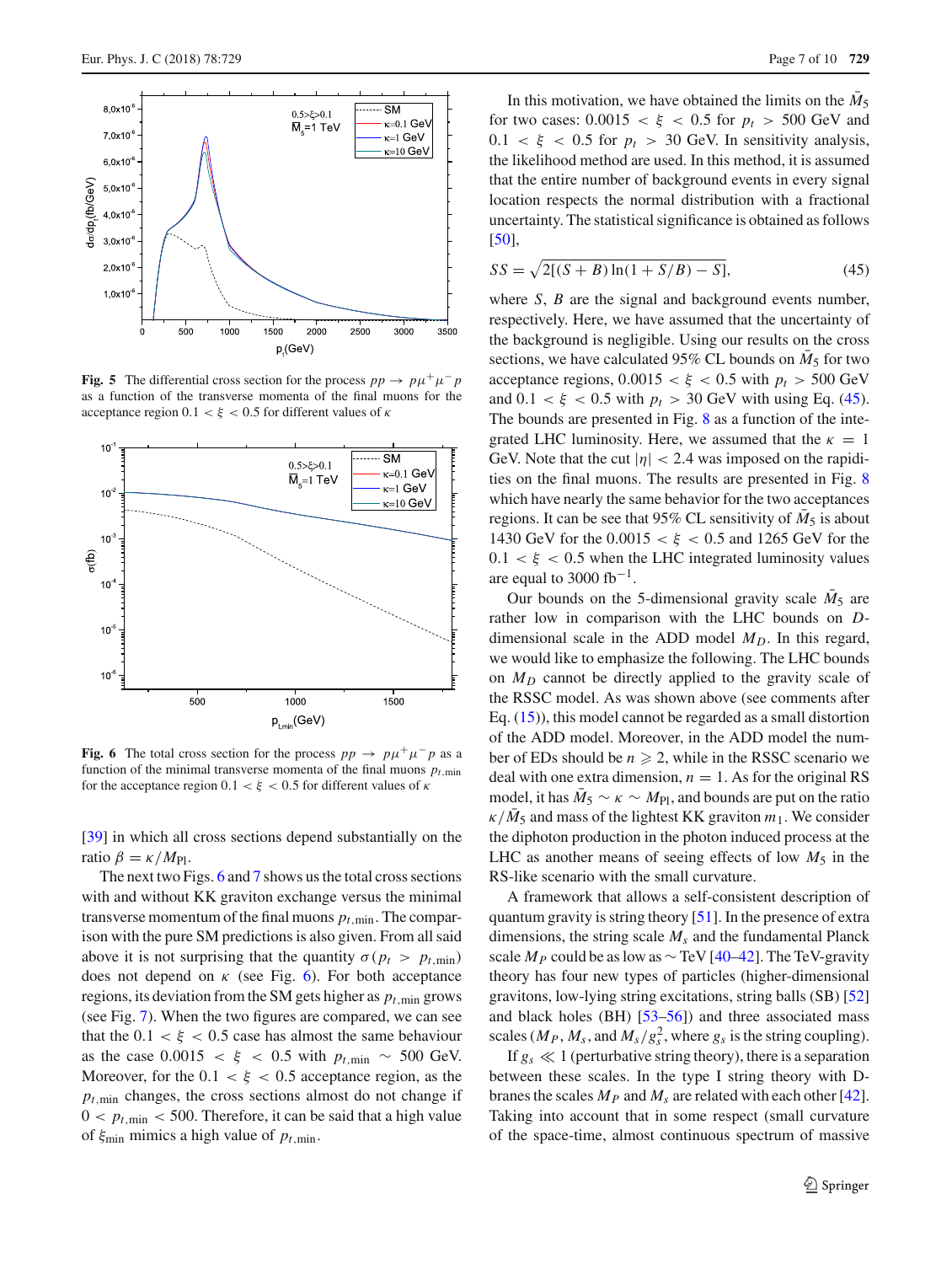

<span id="page-7-0"></span>**Fig. 7** The total cross section for the process  $pp \to pp + \mu^- p$  as a function of the minimal transverse momenta of the final muons  $p_{t,\text{min}}$  for different values of  $\bar{M}_5$ . Left panel:  $0.0015 < \xi < 0.5$ . Right panel:  $0.1 < \xi < 0.5$ 



<span id="page-7-1"></span>**Fig. 8** The 95% CL search limits for the reduced 5-dimensional gravity scale  $\bar{M}_5$  as a function of the integrated LHC luminosity for 0.0015 >  $\xi > 0.5$  with  $p_t > 500$  GeV and  $0.1 < \xi < 0.5$  with  $p_t > 30$  GeV. The rapidity cut of 2.4 on the muon rapidities are imposed

gravitons) the RSSC model is similar to the ADD model with one extra dimension, we have

$$
\frac{M_s}{M_P} = (4\pi\alpha)^{2/3},\tag{46}
$$

where  $\alpha = g^2/(4\pi)$  is the gauge coupling, and the proportionality constant follows from the convention of Ref. [\[57](#page-9-27)]. For instance, we find that  $M_s/M_p$  is equal to 0.25(1.16) for  $\alpha = 0.01(0.1)$ . Typically,

$$
M_s < M_P < \frac{M_s}{g_s^2},
$$

$$
M_s \ll M_{\rm SB} \ll \frac{M_s}{g_s^2},
$$
  

$$
\frac{M_s}{g_s^2} \ll M_{\rm BH},
$$
 (47)

where  $M_{SB}$  is the string ball mass, while  $M_{BH}$  is the mass of the black hole.

If  $g_s \sim 1$ , the mass scales  $M_s$  and  $M_s/g_s^2$  coincide and calculability of the string theory is lost. The black holes are expected to dominate the dynamics above *Ms*.

However, neither black holes with masses less than 10.1 TeV nor string balls with masses less than 9.5 TeV were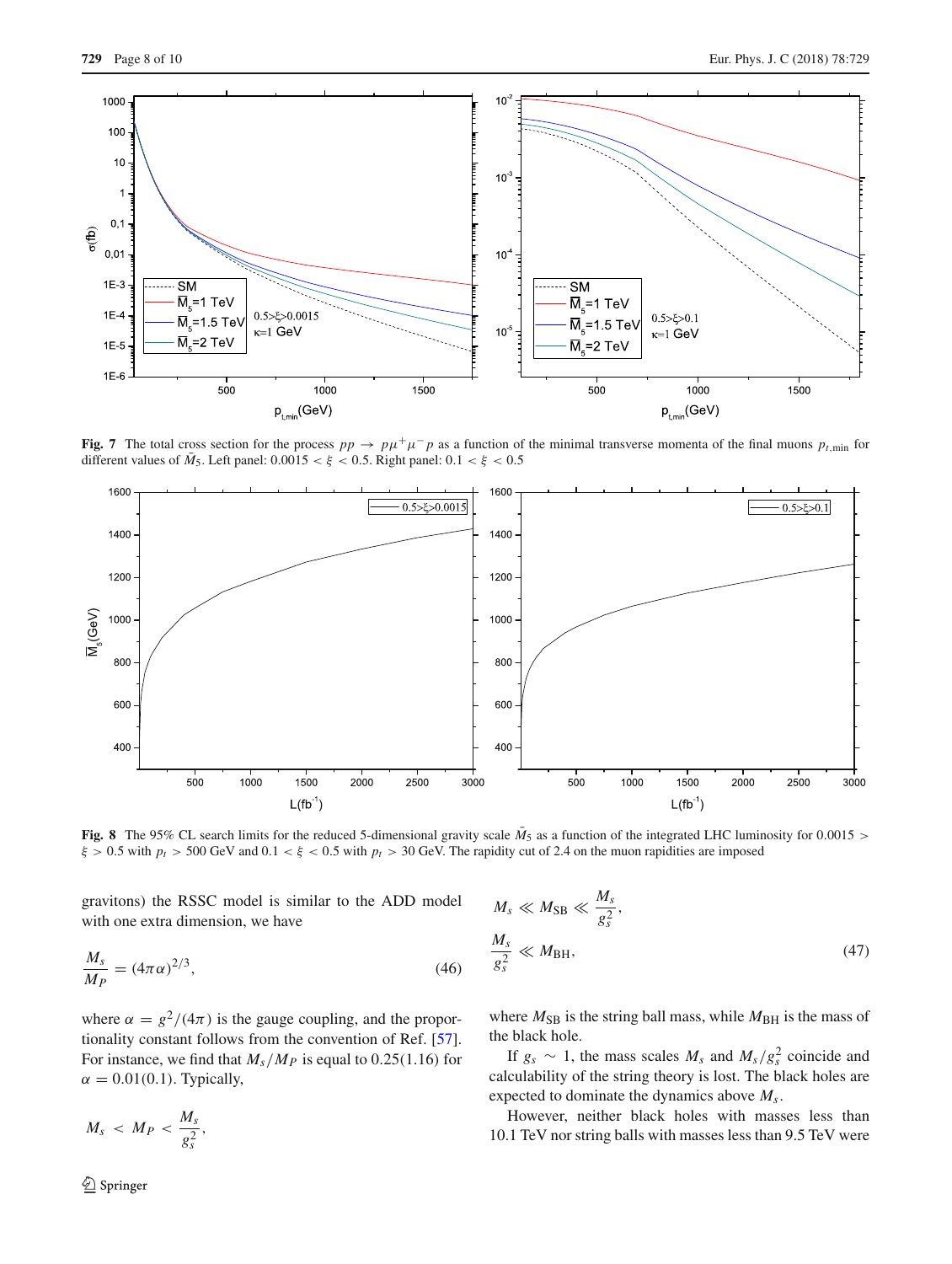seen at the LHC [\[58\]](#page-9-28). That is why, we assumed an absence of string-gravity corrections in our calculations.

## **4 Conclusions**

Photon-induced exclusive processes  $pp \rightarrow py \gamma p \rightarrow p Xp$ are of great importance for high-energy physics. They provide one with unique precision measurements of the electroweak sector of the SM. They also allow us to study physics beyond the SM. For instance, (semi)exclusive *W W* production by photon-photon interactions is very sensitive to quartic gauge anomalous couplings.

The dilepton production at the electroweak scale have been studied both at the Tevatron and LHC colliders. However, all previous experiments was done without a proton tag. Recently, the dimuon production in the process  $pp \rightarrow py\gamma p^* \rightarrow p\mu^+\mu^- p^*$  have been studied with the CMS-TOTEM forward detector CT-PPS using measurements based on the integrated luminosity of  $10 \text{ fb}^{-1}$  at  $13 \text{ TeV}$ [\[59](#page-9-29)]. 12 events with  $m_{\mu\mu} > 110$  GeV matching forward detector kinematics were observed. This result is the first observation of proton-tagging  $\gamma \gamma$  electroweak collisions.

In Ref. [\[47](#page-9-19)] a potential of the photon-induced dilepton final states at the LHC for a phenomenology of two models with the extra dimensions was investigated. The constraints both on the fundamental gravity scale  $M_D$  in the ADD model and on the pair  $\beta - m_1$  in the RS1 model (where  $\beta = \kappa / M_5$ ,  $m_1$  is a mass of the lightest graviton), were derived  $[47]$ .

In the present paper we have studied the photon-induced production of the muon pair at the LHC for 14 TeV in the RSSC model with the warped extra dimension and small cur-vature [\[44](#page-9-16)[–46\]](#page-9-17). For two acceptance regions,  $0.0015 < \xi <$ 0.5 and  $0.1 < \xi < 0.5$ , where  $\xi$  is the proton energy fraction loss, the distributions in the muon transverse momenta  $p_t$  are calculated as a function of the reduced fundamental gravity scale  $\overline{M}_5$  and curvature parameter  $\kappa$ . It is shown that the deviation from the SM gets higher as  $p_t$  grows. The obtained cross sections  $\sigma(p_t > p_{t,\text{min}})$  almost do not change in the region  $0 < p_{t,\text{min}} < 500 \text{ GeV}$  for the case  $0.1 < \xi < 0.5$ . It means that the high value of  $\xi_{\text{min}}$  mimics the high value of  $p_{t,min}$ . The 95% L.C. discovery limits on  $M_5$  are obtained for the acceptance region  $0.0015 < \xi < 0.5$  with  $p_t > 500$  GeV and for  $0.1 < \xi < 0.5$  with  $p_t > 30$  GeV. Note that the cut  $|\eta|$  < 2.4 was imposed on the rapidities of the final muons.

Let us stress that our limits on  $\overline{M}_5$  do not depend on the curvature parameter  $\kappa$ . In the RSSC model this fact also takes place for other processes, provided the inequality  $\kappa \ll M_5$ is satisfied [\[48\]](#page-9-20). Such a weak dependence on  $\kappa$  for  $\kappa \ll M_5$ can be understood as follows. Consider a contribution of a gravity resonance with the mass  $m_0 = \sqrt{s\tau_0}$  to the sum  $S(s)$ [\(26\)](#page-3-2). Its real part has two peaks with opposite signs which cancel each other. As for the imaginary part of this resonance,

its height is proportional to  $1/\varepsilon_0$ , where

$$
\varepsilon_0 = \frac{\eta}{2} \left( \frac{\sqrt{s \tau_0}}{\bar{M}_5} \right)^3,\tag{48}
$$

while its width is equal to  $2\delta_0$ , where

$$
\delta_0 = \eta \frac{\kappa s \tau_0}{\bar{M}_5^3}.
$$
\n(49)

The total number of the graviton resonances which contribute to the differential cross section  $d\sigma/dp_t^2$  is proportional to  $N/\kappa$ . As a result, we find that the gravity contribution to the differential cross section is proportional to

$$
s^2 \left[ \frac{1}{\bar{M}_5^3 \sqrt{s} \, \varepsilon_0} \right]^2 \delta_0 N \sim \frac{1}{\bar{M}_5^3 \sqrt{s}}.
$$

Thus, the smallness of the coupling constant  $1/\Lambda_{\pi}^2 = \kappa/\bar{M}_5^3$ in (24) is compensated by a large number of gravitons  $N = \sqrt{s}/\kappa$  which give significant contribution to  $S(s)$ .

It is in contrast to the RS1 model, in which  $\kappa \sim M_5 \sim M_{\text{Pl}}$ . As a result, the RS1 discovery limits on *m*<sup>1</sup> for all processes, including photon-induced collisions at the LHC [\[47\]](#page-9-19), depend on a chosen value of  $\kappa$ .

**Open Access** This article is distributed under the terms of the Creative Commons Attribution 4.0 International License [\(http://creativecomm](http://creativecommons.org/licenses/by/4.0/) [ons.org/licenses/by/4.0/\)](http://creativecommons.org/licenses/by/4.0/), which permits unrestricted use, distribution, and reproduction in any medium, provided you give appropriate credit to the original author(s) and the source, provide a link to the Creative Commons license, and indicate if changes were made. Funded by SCOAP3.

## <span id="page-8-7"></span>**Appendix A**

Symbols  $C^{\alpha\beta\rho\sigma}$  and  $D^{\alpha\beta\rho\sigma}$  in Eq. [\(19\)](#page-3-5) are defined as follows

<span id="page-8-6"></span>
$$
C^{\alpha\beta\rho\sigma} = \eta^{\alpha\rho}\eta^{\beta\sigma} + \eta^{\alpha\sigma}\eta^{\beta\rho} - \eta^{\alpha\beta}\eta^{\rho\sigma},
$$
\n(A.1)  
\n
$$
D^{\alpha\beta\rho\sigma} = \eta^{\alpha\beta}k_1^{\sigma}k_2^{\rho} - (\eta^{\alpha\sigma}k_1^{\beta}k_2^{\rho} + \eta^{\alpha\rho}k_1^{\sigma}k_2^{\beta} - \eta^{\rho\sigma}k_1^{\alpha}k_2^{\beta})
$$
\n
$$
- (\eta^{\beta\sigma}k_1^{\alpha}k_2^{\rho} + \eta^{\beta\rho}k_1^{\sigma}k_2^{\alpha} - \eta^{\rho\sigma}k_1^{\beta}k_2^{\alpha}).
$$
\n(A.2)

### **References**

- <span id="page-8-0"></span>1. L. Adamczyk et al., Technical Report. CERN-LHCC-2015-009, ATLAS-TDR-024 (2015)
- <span id="page-8-1"></span>2. M. Albrow et al., CMS-TOTEM, Technical Report. CERN-LHCC-2014-021, TOTEM-TDR-003, CMS-TDR-13 (2014)
- <span id="page-8-2"></span>3. ATLAS Collaboration, Technical Report. CERN-LHCC-2011- 012, LHCC-I-020 (2011)
- <span id="page-8-3"></span>4. L. Adamczyk et al., Technical Report. ATLCOM-LUM-2011-006, CERN (2011)
- <span id="page-8-4"></span>5. G. Antchev et al. (TOTEM Collaboration), EPL **96**, 21002 (2011)
- 6. G. Antchev et al. (TOTEM Collaboration), EPL **98**, 31002 (2012)
- <span id="page-8-5"></span>7. G. Antchev et al., TOTEM Collaboration. EPL **101**, 21002 (2013)